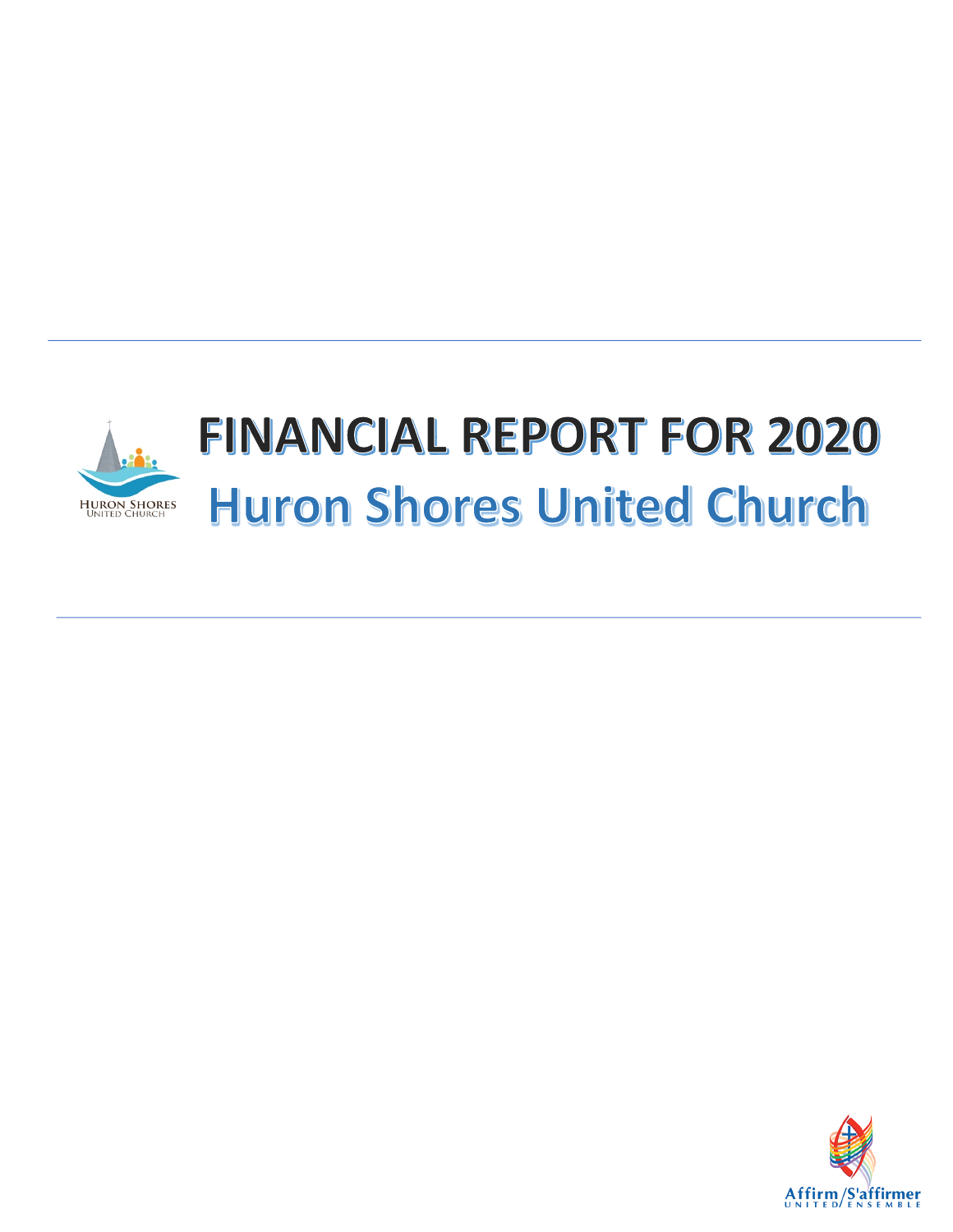## **ANNUAL REPORT FROM FINANCE TEAM**

Your Finance Team meets monthly to review the operations for the preceding month and to issue a report to the Council for review at its meeting.

In 2020 we were very pleased with the ongoing support provided both by our congregation members and supplemented by funds from other sources that resulted in a net surplus for the year. While we did not have the opportunity to conduct fundraisers as proposed, or to operate Grand Bend Place as intended to generate income, we did receive government subsidies to offset a portion of the costs of maintaining our personnel to keep the operation functioning in the best possible format under the circumstances. It was important to keep our staff in place to maintain contact with our supporters, for their benefit, and to be ready to reopen whenever possible. Success was achieved in both areas. The loss of fundraising was basically offset by the payroll subsidy credit.

As a result of no physical operation for a significant portion of the year, our expenses in several areas were reduced dramatically.

We have made a correction to our equity balance to recognize an over statement of HST recoverable over several years. We were recognizing the total HST paid as recoverable whereas only a portion can be claimed as a rebate. An adjustment estimate has been made on the balance sheet. This correction does not impact on the 2020 operations.

## **Budget for 2021.**

Presenting a meaningful budget at this time, with the many unknowns that we face going into 2021, has been determined to be problematic. Our Regional Council has provided a recommendation that allows for the responsibility of making a decision on an initial draft budget be left with the Church Council. Accordingly, it has been decided to defer presenting a budget to the congregation until mid-year of 2021 or at such earlier time as conditions permit appropriate assessment of how the balance of the year will likely unfold.

A very preliminary budget has been presented to Council, with the intention of making suitable revisions when concrete information on returning to a more normal operational situation exists.

#### **Independent Review**

Our very capable member Luke Nagel is in the process of conducting a review of our 2020 records under the guidelines set out in the United Church Manual. We will advise when the review is completed.

With respect and thanks to our Finance Team members and Luke Nagel.

Bryan Beattie, Treasurer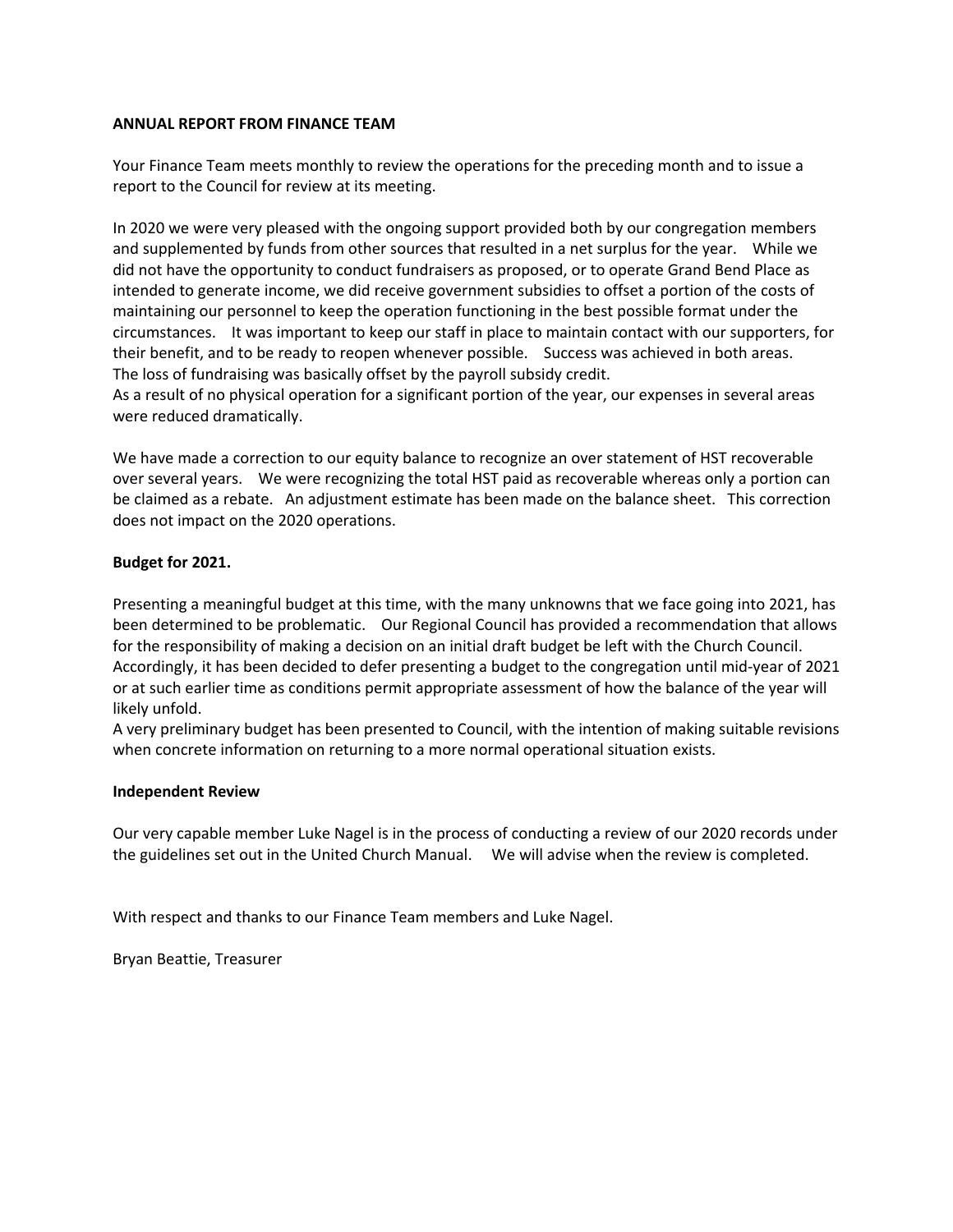## **HURON SHORES UNITED CHURCH FINANCIAL REPORT FOR 2020**

|                                       | 2020          | 2020          |
|---------------------------------------|---------------|---------------|
|                                       | <b>BUDGET</b> | <b>ACTUAL</b> |
| <b>OPERATIONS</b>                     |               |               |
| <b>RECEIPTS</b>                       |               |               |
| LOCAL- ENVELOPES AND PAR              | 132,000       | 130,986       |
| LOOSE - NET OF M&S 5%                 | 4,500         | 392           |
| <b>SPECIAL ENVELOPES</b>              | 10,000        | 6,610         |
| <b>CROCERY CARD INCOME</b>            | 6,000         | 5,469         |
| <b>GRANTS</b><br>Community Wellness   | 21,000        | 12,397        |
| <b>FUNDRAISING EVENTS</b>             | 17,500        |               |
| <b>GRAND BEND PLACE</b>               | 15,000        |               |
| <b>USAGE FEES &amp; MISC</b>          | 2,000         | 1,377         |
| <b>TOTAL</b>                          | 208000        | 157,231       |
| <b>COST RECOVERY</b>                  | 38500         | 27,000        |
| <b>TOTAL RECEIPTS</b>                 | 246500        | 184,231       |
| <b>EXPENDITURES</b>                   |               |               |
| PERSONNEL                             | 127,080       | 125,694       |
| <b>COVID SUBSIDY</b><br><b>CREDIT</b> |               | $-33,348$     |
| COMMUNITY WELLNESS COORDINATOR        | 18,000        | 12,000        |
| TRAVEL/EDUCATION                      | 4,700         | 2,629         |
| <b>OFFICE</b>                         | 12,200        | 9,879         |
| <b>ASSESSMENTS &amp; TRAVEL</b>       | 7,900         | 7,511         |
| <b>TEAMS</b>                          |               |               |
| <b>FUNDRAISING</b>                    | 2,310         |               |
| <b>WORSHIP</b>                        | 4,400         | 1,712         |
| <b>CHRISTIAN ED</b>                   | 2,100         | 100           |
| <b>CONGREGATIONAL CARE</b>            | 450           | 306           |
| <b>RIGHT RELATIONS</b>                | 300           | 50            |
| <b>PRAYER SHAWLS</b>                  | 150           | 116           |
| <b>AFFIRMING</b>                      | 300           | 357           |
| <b>ACCESSIBILITY</b>                  | 250           |               |
| BLDG - UTILITIES/INS/R&M              | 27,860        | 16,941        |
| <b>TOTAL OPERATING EXPENDTIURES</b>   | 208,000       | 143,947       |
| <b>EXCESS INCOME</b>                  | 38,500        | 40,284        |
| <b>DEBT EXPENDITURES</b>              |               |               |
| <b>DEBENTURE PAYMENTS</b>             | 18,340        | 18,600        |
| <b>MORTGAGE PAYMENTS</b>              | 20,160        | 8,400         |
|                                       | 38,500        | 27,000        |
| <b>TOTAL EXPENDITURES</b>             | 246,500       | 170,947       |
| <b>NET FOR YEAR</b>                   | 0             | 13,284        |